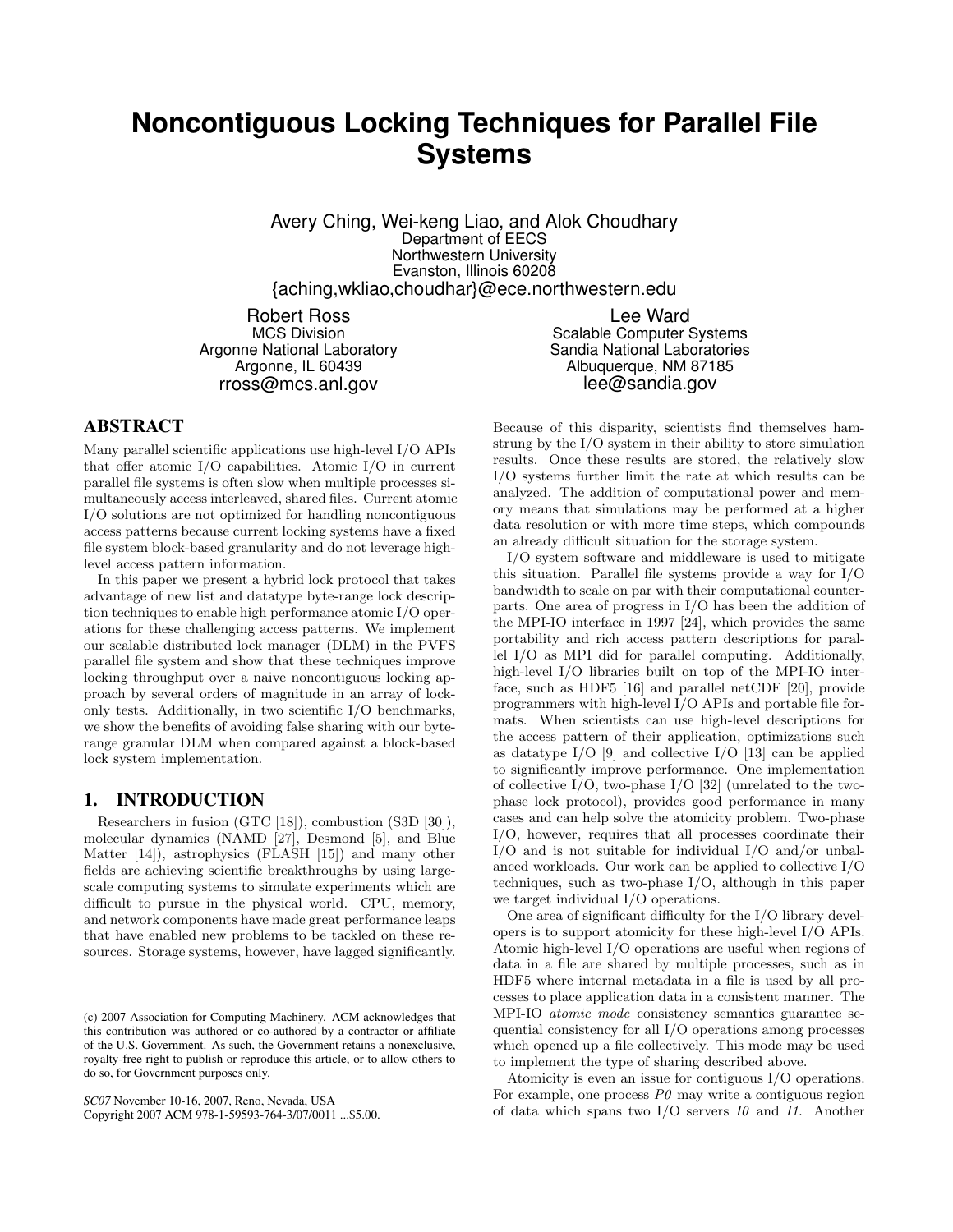

Figure 1: Various I/O access patterns which denote contiguous and noncontiguous descriptions in memory and file.

process  $P1$  may read the same regions of data. If  $P0$  writes to *I0* first and *I1* second and *P1* reads from *I1* first and *I0* second, then  $P1$  may see only part of  $P0$ 's write, violating atomicity.

The most common technique for implementing atomicity is to use file locking, and most file locking implementations are limited in their ability to describe noncontiguous regions. Unfortunately, noncontiguous access patterns (see Figure 1) are common in scientific applications [2, 11]. Because file locking implementations perform so poorly for these patterns, the MPI-IO atomic mode is rarely used. The lack of an efficient atomicity implementation for high-level I/O APIs, such as MPI-IO, has led many parallel application designers to simply have each process write to its own file and manage this collection of files with scripts and custom post-processing tools. This is a very inefficient solution, and it lowers the scientist's productivity.

Efficient atomic noncontiguous I/O operations could be used for many producer-consumer problems, including realtime visualization of data, and are critical for in-place data manipulation techniques. In addition to giving support to high-level APIs, efficient atomic noncontiguous I/O operations are an important building block in software-level RAID techniques and file system journaling, both of which are growing in importance as we build file systems from everlarger collections of storage devices.

Several solutions have been proposed to provide atomic I/O for the file system. Most of them use some form of locking for handling atomicity. Solutions in ROMIO [29], the most popular implementation of MPI-IO, include the use of byte-range locking across the entire access pattern and file locking with MPI one-sided communication [19]. While these approaches offer some important benefits, they are only useful within the context of MPI-IO accesses and rely on MPI-2 calls that are not available on many large systems. More general solutions approach the problem at the file system level. Atomicity at the file system level typically uses some fixed size granularity that is a multiple of the file system block size.

In this paper, we propose using a scalable distributed lock manager (DLM) architecture which has true byte-range granularity for handling atomicity within shared files. We present list and datatype locking methods that leverage highlevel noncontiguous access pattern information and hybrid two-phase lock protocols that make the best use of our new locking methods. We provide synthetic performance evaluations which test the scalability of our lock methods in nonoverlapping and overlapping situations. We also test our ideas against two scientific I/O benchmarks, the S3D I/O benchmark and S3aSim, which show our DLM can achieve

near lock-less I/O performance. Additionally, we compare our DLM architecture against a block-based cache and locking Lustre implementation to show how false sharing negatively impacts shared file I/O performance.

Our paper is organized as follows. In Section 2, we discuss previous work for implementing atomic I/O in detail and the basic ideas of our research. In Section 3, we describe how we leverage high-level I/O access pattern information to create efficient lock interfaces. In Section 4, we explain how we combined the ordered, rigorous two-phase lock protocol with an optimistic lock protocol to improve overall lock performance. In Section 5, we discuss the implementation of our DLM at both the client and the server. Additionally, we describe how we translate MPI-IO operations into client lock requests. In Section 6, we present the results of our lock tests, S3D I/O benchmark, and S3aSim in a detailed performance analysis. In Section 7, we summarize this paper and discuss possibilities for future work with our DLM.

#### **2. HISTORY & OUR DLM APPROACH**

Most file systems today follow the POSIX standard for I/O [17], which states that a read operation, that can be proven to occur after a write, must return the new data (the entire write should be visible). Further, I/O operations should be "atomic," where they are only seen in their entirety, or not at all. The MPI-IO atomic mode is similar: it guarantees sequential consistency of writes and reads to a group of processes which have collectively opened a file. The POSIX I/O API limits atomicity to contiguous regions of the file. MPI-IO, however, also supports atomic noncontiguous I/O operations.

Parallel file systems today do not have an optimized approach for handling efficient atomic noncontiguous I/O access. IBM's GPFS [31], which is POSIX compliant, has an optimized MPI-IO implementation [28] for improving collective I/O access. It has a global lock manager which hands out "lock tokens" to clients, which helps with optimizing client-side caching. GPFS also employs a special lock division algorithm for acquiring locks on a file which splits the file contiguously among processes. While this may work well for certain cases, it is not generally well suited for interleaved access. For interleaved access, GPFS relies on its data shipping mode for the best performance. Additionally, while GPFS allows byte-range locks, it rounds them to the file system block size, which causes false sharing when writes are not aligned.

Lustre [23] also follows the POSIX standard (except with regard to atime updates and flock()/lockf() system calls) and has a DLM incorporated into its object storage servers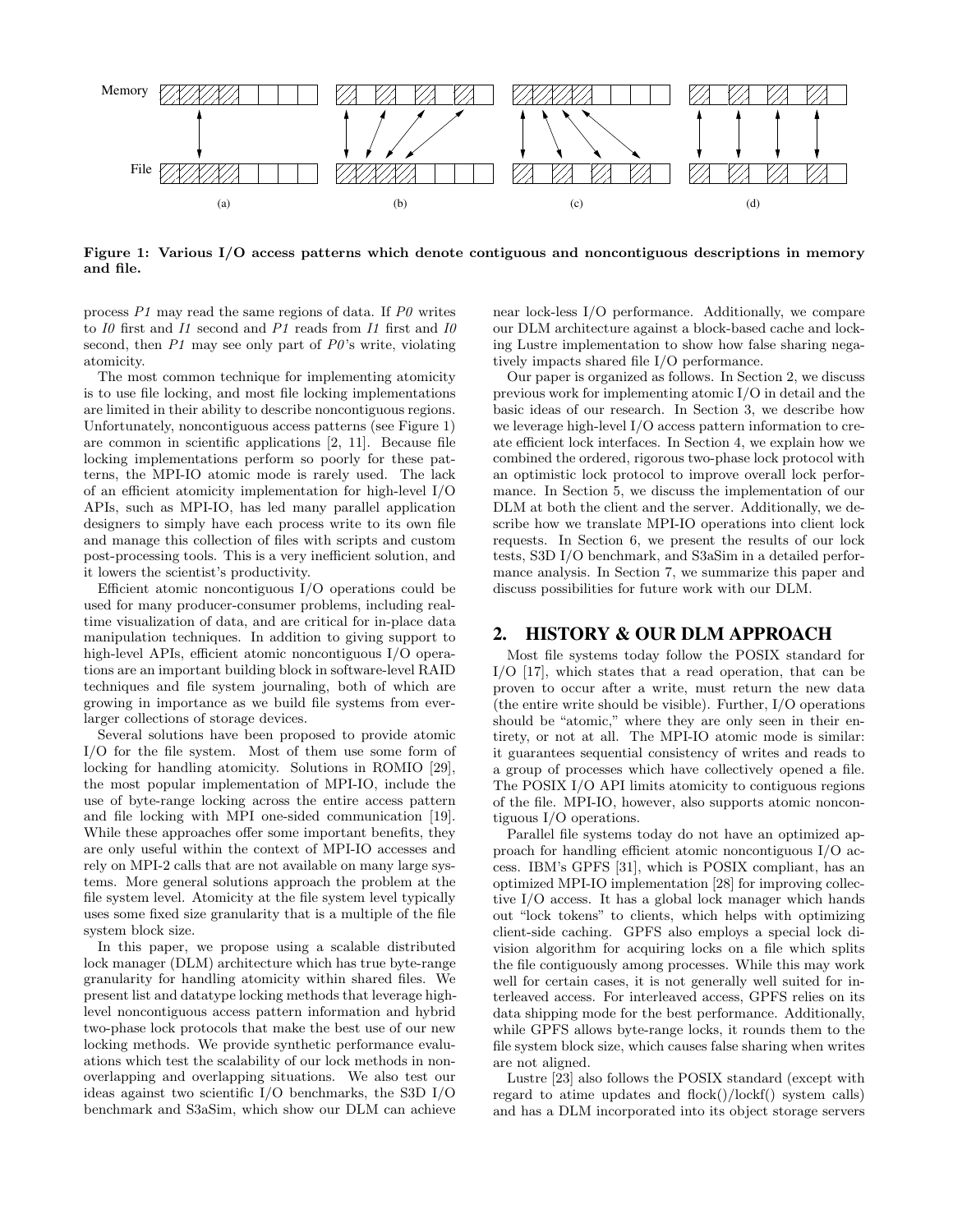

Figure 2: The three lock methods described in this paper: (a) POSIX locking, (b) list locking, and (c) datatype locking.

(OSSs). The OSSs are responsible for locks on the data they manage. The lock granularity on Lustre is the file system page size, where client conflicts are resolved by sending a message to the lock owner to release the page. All cache pages must be flushed before a lock is released. Panasas [25], while supporting file locking, does not appear to have any special support for atomic MPI-IO operations. The Chubby lock service [6], used by Google's Bigtable [7], is a coarsegrain whole-file lock service with a design emphasis on availability and reliability. The Frangipani file system [33] has a single-writer/shared-reader whole-file lock service.

False sharing, which causes serialized I/O operations, occurs when write sizes do not align with the file system lock granularity. In addition to the overhead of serialized I/O operations, file systems that use their lock systems for caching must also flush cache pages before transferring locks among clients. Deadlock avoidance in file systems has been primarily based on the two-phase lock protocol. Our scalable DLM approach seeks to provide efficient noncontiguous lock operations that do not incur any false sharing through true byte-range granular locks. We use high-level access pattern information to create efficient lock APIs for our lock service. Additionally, we have modified the ordered, rigorous twophase lock protocol to increase performance, while avoiding deadlock (when there are no failures).

## **3. NEW LOCKING METHODS**

Application developers commonly use rich abstractions to describe their data access. In particular, they use high-level I/O libraries such as HDF5 or parallel netCDF, which additionally offer portable file formats. Many high-level I/O libraries, such as those previously mentioned, are built on top of MPI-IO, which is a portable, parallel I/O API. However, some scientific applications are written to directly use MPI-IO. In either case, high-level APIs for I/O can provide opportunities for significant performance improvement. In [9], MPI derived datatype abstractions were efficiently supported by the file system and showed up to several magnitudes of performance improvement over basic POSIX I/O file system operations. We aim to apply these same datatype abstractions to support efficient noncontiguous atomic operations. In following subsections, we describe three different lock methods for implementing atomic noncontiguous I/O.

## **3.1 POSIX Locking**

File systems typically present programmers with the POS-IX I/O API. POSIX read and write operations use a pointer to a contiguous region of memory, the current file pointer location, and a count, to access data. We denote the locking counterpart of this interface, which locks a contiguous region of bytes, as POSIX lock. The POSIX lock interface can be used to make a noncontiguous access pattern atomic by acquiring all locks to the necessary file regions before doing any I/O as shown in Figure 2a. While POSIX locking can provide atomicity guarantees for noncontiguous I/O access patterns, it has several important drawbacks. The number of lock requests to the lock servers is at least equal to the number of noncontiguous file regions, which creates a significant request processing overhead. When lock regions span multiple lock servers, the number of lock requests increases further due to "splitting" the locks on lock server boundaries.

#### **3.2 List Locking**

Using list-based descriptions is a technique that has been used for I/O [8] and in a prototype single lock server [1]. The concept of list I/O (illustrated in Figure 2b) extends the POSIX I/O API to specify multiple noncontiguous regions in both memory and file. Using this technique for locking provides a way to take advantage of the high-level I/O information available from MPI derived datatypes (i.e. we can enumerate the regions).

Some I/O access patterns may have a large number of noncontiguous file regions. We split up list lock requests to the lock servers at every 64 noncontiguous regions since requests should not be arbitrarily large. When application programmers perform unstructured atomic data access, lists of offsets and lengths are a concise way to describe the access patterns to the lock servers. However, offset and length pairs do not concisely capture structured access patterns. When noncontiguous regions have less than 16 bytes, the list locking description with offsets and lengths exceeds the actual data amount being locked.

# **3.3 Datatype Locking**

Many simulation applications use multi-dimensional arrays to model scientific events, such as protein folding, combustion, or fusion. It is common that the I/O accesses in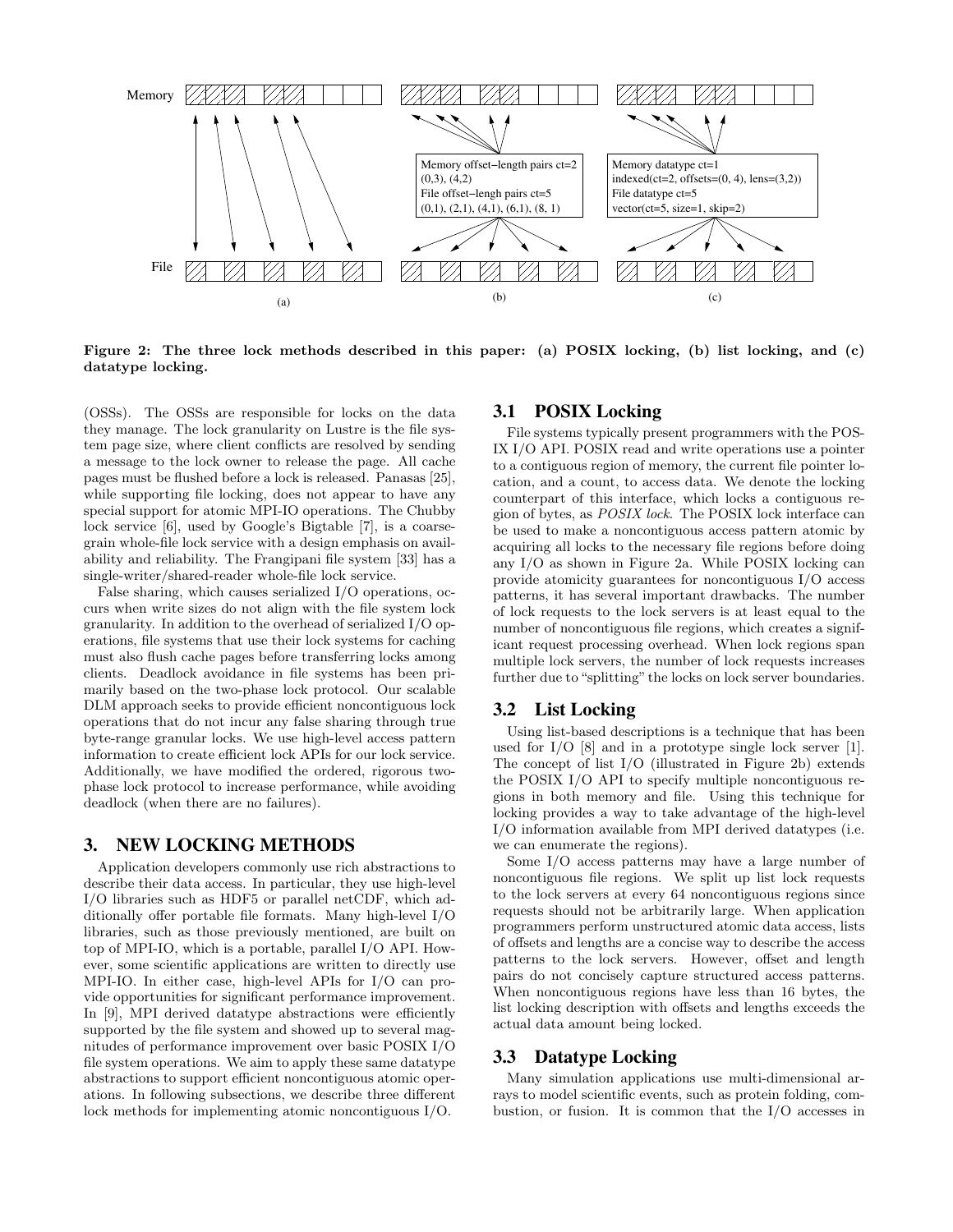these data sets, for instance writing one variable for every cell, is regular and structured. Structured data access can be concisely described with a derived datatype. When structured data access requires atomicity, we can use the derived datatype concept with our DLM. The datatype access pattern, shown in Figure 2c, consists of a tree of datatypes as opposed to the offset and length pairs used in list locking. When moving the access pattern description across a network, datatype locking reduces network traffic and the number of lock requests to the lock servers. The lock servers unravel the derived datatypes to determine which locks they are responsible for. If the lock servers were to lack significant processing capabilities, this discovery process could outweigh the benefit of reduced lock requests and network traffic. Additionally, when presented with access patterns containing no regularity, datatype locking breaks down into list locking.

### **4. HYBRID LOCK PROTOCOLS**

Deadlock is always a potential problem when multiple locks are acquired and then released. A variant of the well known two-phase lock protocol [3], rigorous two-phase locking, serializes the order in which operations complete while allowing parallelism on nonconflicting regions. Adding order to the locks acquired in the rigorous two-phase lock protocol eliminates the possibility of deadlock when there are no failures by lock system participants. An ordered, rigorous two-phase lock approach is a good match for noncontiguous file system operations since an order can be imposed based on file offsets. The ordered, rigorous two-phase lock protocol separates the operations into two phases: a growing phase and a shrinking phase. During the growing phase, locks must be acquired in a monotonically increasing order. After doing the necessary work on the locked regions, the client enters the shrinking phase to release all the locks it is holding. During the growing phase, no locks that have been acquired in-order can be released. Similarly, during the shrinking phase, no locks can be acquired. If there are several clients all waiting on various locks, once the "highest" one in the ordering is released, another client will be able to make progress. This client will possibly acquire more locks (assuming all other clients are waiting on other locks) and then release its locks, which allows another client to proceed. This strategy eliminates the possibility of deadlock assuming that clients and lock servers do not fail. For brevity, in the rest of the paper, we refer to the ordered, rigorous two-phase lock protocol as simply the two-phase lock protocol. To improve upon the performance of the two-phase lock protocol, we propose using an optimization that will significantly enhance I/O performance based on the knowledge that it is atypical for a programmer will overwrite their own data. Our optimization is an optimistic lock protocol where clients try to acquire their locks from all lock servers and then release locks that are out-of-order. A simple example would be that client A wants to acquire locks on offset-length pairs  $(0, 2)$ ,  $(4, 2)$ ,  $(6, 2)$ , and  $(8, 2)$ . Offset-length pairs  $(0, 1)$ 2) and  $(4, 2)$ , are on lock server 0. Offset-length pairs  $(6, 2)$ and (8, 2) are on lock server 1. Client A optimistically tries to acquire all locks from both lock servers simultaneously. Client A waits for the responses from both lock servers and then revokes locks which are out-of-order. If client A has received locks with the offset-length pair (0, 2) from lock server 0 and offset-length pairs  $(6, 2)$ ,  $(8, 2)$  from lock server 1, it

must release  $(6, 2)$  and  $(8, 2)$  before deciding whether to retry the optimistic lock protocol or use the two-phase lock protocol.

Incorporating the partial use of an optimistic lock protocol is very important to achieving maximum performance from our optimized lock methods. If a client must in-order acquire every lock through all its noncontiguous file regions, the communication and processing overhead would be tremendous, as is demonstrated in Section 6 with POSIX locking. Below we discuss two combinations of the two-phase and optimistic lock protocols, which helps us to achieve better locking performance in nearly all I/O access patterns.

### **4.1 One-try Lock Protocol**

Using only the optimistic lock protocol to acquire locks might cause a set of clients to end up in a state of livelock, where no locking progress is made. In our *one-try* lock protocol, a client first tries the optimistic lock protocol to acquire locks. If it does not acquire all its locks, it releases the out-oforder locks and then reverts to the two-phase lock protocol of acquiring locks in-order. Most I/O access patterns are not overlapping and therefore benefit from the ability to acquire locks from all servers simultaneously.

## **4.2 Alt-try Lock Protocol**

While there are an endless number of ways to combine optimistic and two-phase lock protocols, we felt that alternating protocols would ensure that progress is made while providing ample opportunity for optimistically acquiring locks. The *alt-try* lock protocol first optimistically tries to acquire all locks, releasing those which are out-of-order. Then it uses the two-phase lock protocol to get its next lock. Upon successfully acquiring its next lock, it again tries to optimistically acquire all locks, releasing those which are out-oforder. This alternating strategy repeats until all locks have been acquired.

## **5. DLM IMPLEMENTATION**

Our DLM implementation has two major components: clients and lock servers. Both components are integrated into the file system. We chose to implement our DLM into the PVFS file system although the ideas could certainly be ported to other parallel file systems or written into a standalone DLM package. This design choice was made for a variety of reasons. As other distributed file systems with atomic capabilities have noted [23], separating the DLM from the file system makes handling failure significantly more difficult. The I/O servers and lock servers may lose communication. If clients lose communication with either the lock server or the I/O server, coordination issues could cause non-atomic behavior. Another reason for the integration is that lock requests can use the same server mapping as I/O requests. Both lock and I/O bandwidths scale as the number of servers a file stripes across is increased. From now on, we refer to I/O servers and lock servers as simply "servers," since they are integrated as one component. PVFS was chosen since it has derived datatype support, which provided a starting point for implementing datatype locking. When PVFS clients access the file system through the MPI-IO interface, they directly interact with the PVFS servers (bypassing the Linux buffer cache on the client). PVFS clients can request byte-granular regions of data from the PVFS servers. Similarly, client lock requests can access actual byte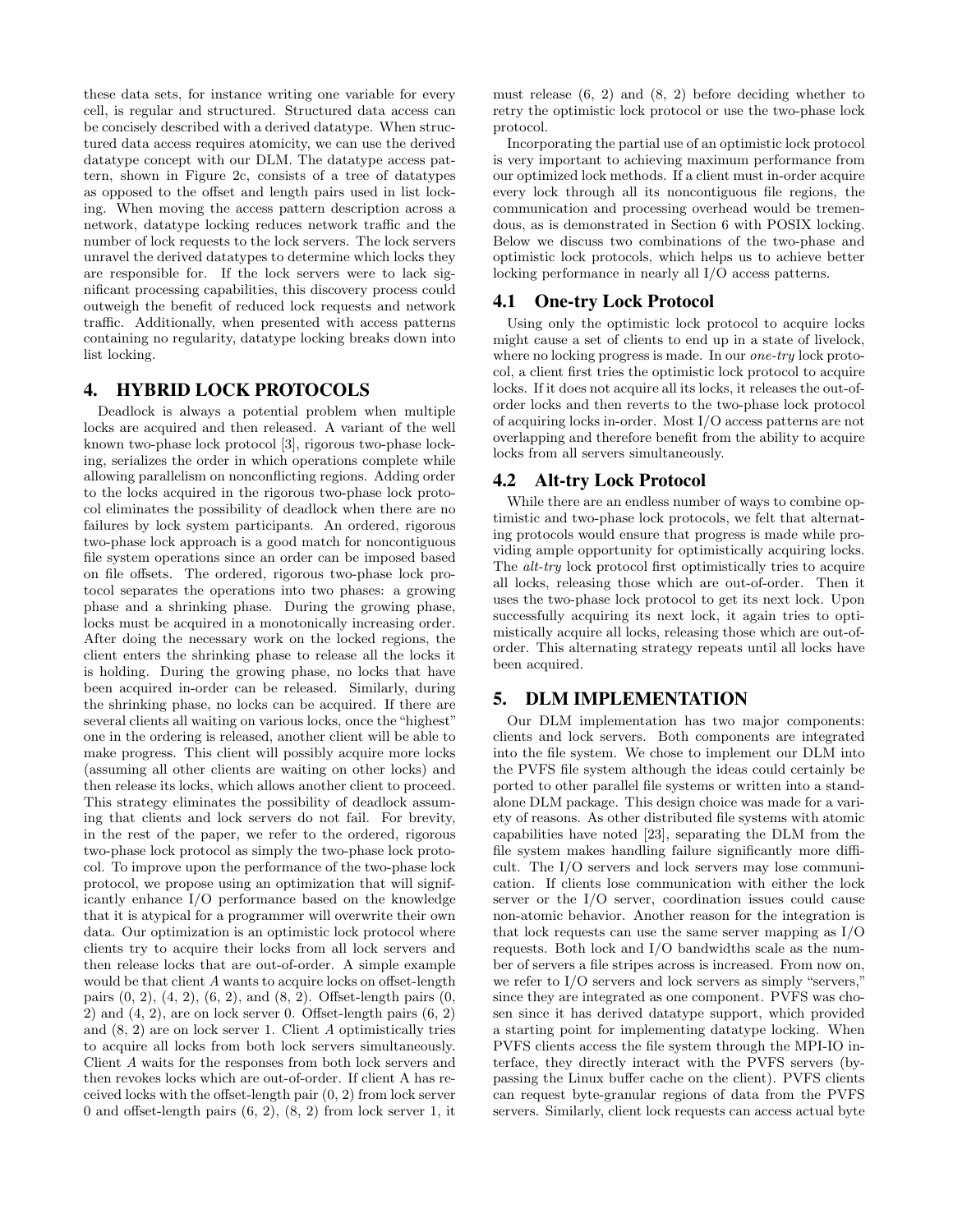

Figure 3: Lock server architecture.

ranges and are not rounded to a sector or file system block size as in other file systems. Therefore, no false sharing is possible with our lock system. Although other file systems may align locks requests to system block sizes which may cause false sharing, they can still benefit from high-level access pattern information and use our lock methods and lock protocols to reduce the number of overall lock requests to the lock system. Section 5.1 and Section 5.2, respectively, describe the client and the server components in detail.

In order to be able to make our DLM implementation usable for MPI-IO applications or other I/O libraries built on top of MPI-IO, we implemented the necessary procedures to convert MPI-IO calls into the appropriate lock calls. This work is described briefly in Section 5.3.

#### **5.1 Client**

Our client component is a state machine in PVFS. It begins a lock request by calculating which servers to access, then uses a lock protocol which is chosen at runtime. It supports all three lock protocols (two-phase, one-try and alt-try). All lock protocols are implemented with the two basic lock rounds: optimistic and two-phase. A heap which contains *last\_abs\_offset* and *next\_abs\_offset* from each server is used to figure out which servers need to revoke locks and which server has the next in-order lock.

The optimistic round begins when the client attempts to get all locks at once by sending all its lock requests to all the servers involved. It waits for all the replies, which include the last absolute offset locked  $(last\_abs\_offset)$  and the absolute offset of the next lock it is waiting on  $(next\_abs\_offset)$ , and puts this data into the heap. Then the client retrieves the  $min(next\_abs\_offset)$  from the heap. If any server has a *last\_abs\_offset* greater than the  $min(next\_abs\_offset)$ , the client must make a request to the relevant servers to revoke locks up to the  $min(next\_abs\_offset)$ . At this point, the round is complete.

The two-phase round begins when a client makes a single lock request to the server which has  $min(next\_abs\_offset)$  of the heap. The lock request will try to get the locks from  $min(next\_abs\_offset)$  to the next  $min(next\_abs\_offset)$  of the heap. At this point the server will only reply when it has acquired the necessary locks requested (the client is blocking during this time). Once the client receives the server's reply with *last\_abs\_offset* and *next\_abs\_offset*, the client updates the heap and the two-phase round is complete.

The client implements the two-phase, one-try, and alt-try lock protocols described in Section 4 using a combination of these two basic lock rounds. The two-phase lock protocol continually uses the two-phase round. The one-try lock protocol begins with an optimistic round followed by two-phase rounds (if necessary) to fulfill the rest of the lock operation. The alt-try lock protocol begins with an optimistic round, followed by a two-phase round, and continues to alternate lock rounds until the lock operation is satisfied.

Every lock request stores a lock request number for each server involved in the operation. A release request is implemented by sending every server involved in the lock operation the relevant lock request number.

#### **5.2 Server**

Servers are not aware of the client lock protocols; they only process acquire (nonblocking or blocking) and release (full or partial) requests. The server uses a variety of data structures for fast lock operations as shown in Figure 3. Files which have any locks are in a hash table in each server for fast lookup. Each file has two interval trees associated with it: a write tree and a read tree. The interval trees provide  $O(lq(n))$  algorithmic inserts and deletes, allows easy lookups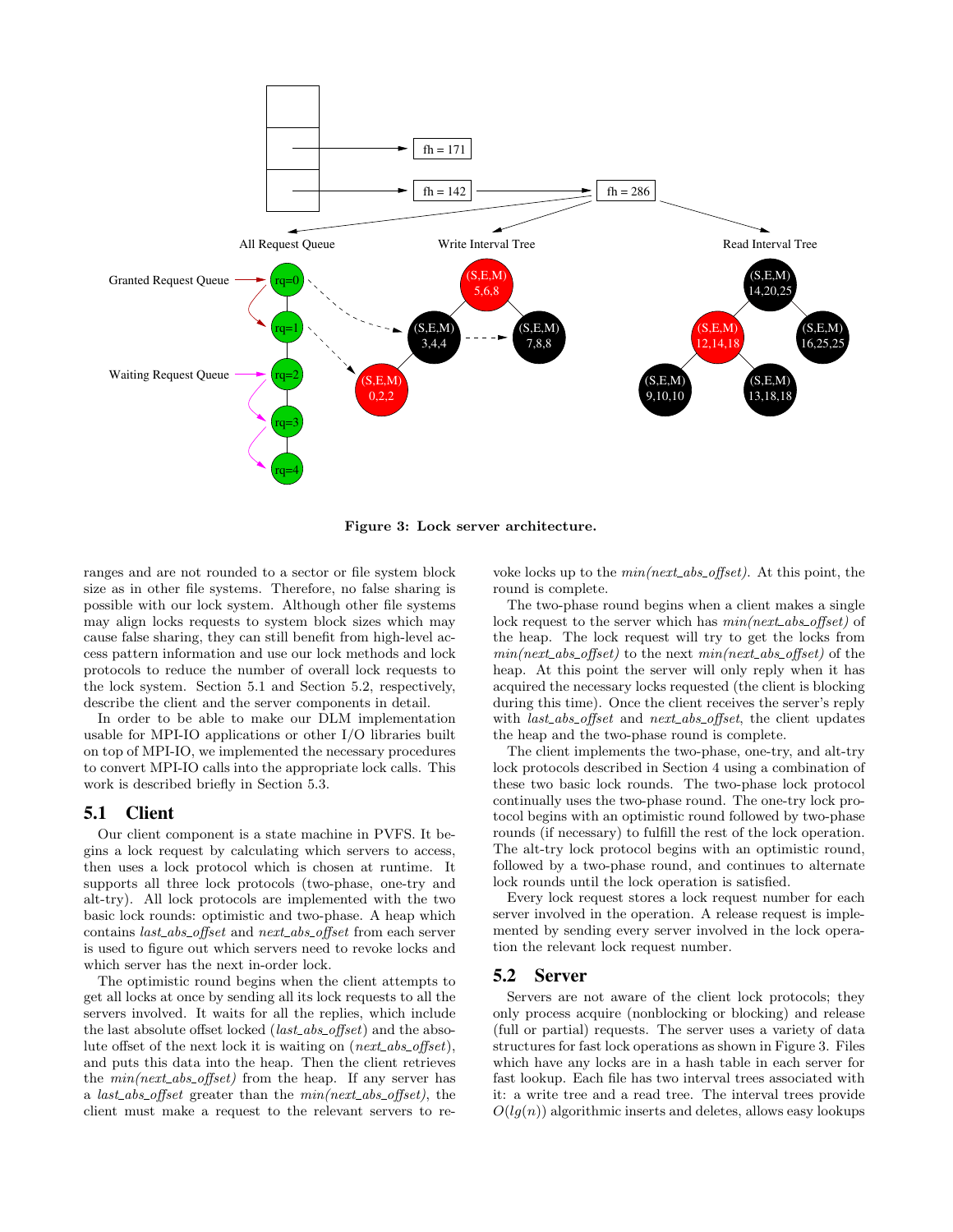for conflicting locks, and are balanced. Each file also has a queue which contains all requests  $\ell$  all requested. of waiting requests (wait req queue), and a red-black tree of granted requests (*granted\_req\_queue*). The *wait\_req\_queue* may have lock requests that are blocking or nonblocking. When the server tries to add locks for lock requests in the wait req queue, it will ignore the lock requests with nonblocking tags.

For a nonblocking acquire request, the server tries to grant as many locks as possible before it overlaps another lock. If the lock request is a read operation, the server checks the write tree and inserts the lock in the read tree if no conflicts are found. If the lock request is a write operation, the server checks the write tree and the read tree for conflicts before inserting locks in the write tree. This implementation provides byte-granular single-writer/shared-reader lock semantics. All locks for a lock request are also chained in a linked list for fast removal. If the lock request has been granted, it is added to the *granted\_req\_queue*, otherwise it is added to the *wait\_req\_queue* with a nonblocking tag. Then the server returns last\_abs\_offset and next\_abs\_offset to the client immediately. For a blocking acquire request with a specified final offset, the server again tries to grant as many locks as possible before it overlaps another lock. If the lock request reaches the desired offset, the server returns last\_abs\_offset and *next\_abs\_offset* to the client. If the lock request is completely finished is added to the *granted\_req\_queue*. Otherwise, it is added to the *wait\_req\_queue* with a nonblocking tag. If the lock request does not reach the desired offset, the request is also entered into the  $wait\_req\_queue$ , but with a blocking tag. The nonblocking requests in the wait req queue either add locks or remove locks as specified by later lock requests. The blocking requests in the wait req queue are checked to see if any locks can be added when locks from other lock requests are released.

Release requests may be full or partial. When the optimistic round is used by a client, partial release requests only remove locks up to a particular absolute offset. A full release typically occurs only after a client has completed all I/O operations protected by its locks. The lock server releases locks by looking up the lock request number in the wait\_req\_queue or granted\_req\_queue and removes the relevant locks using the linked list chain while keeping the interval tree balanced. After the locks are freed, the server returns completion to the client and immediately examines the *wait\_req\_queue* for lock requests with the blocking tag for servicing. If any of the lock requests in wait\_req\_queue completes, the server notifies the relevant clients.

#### **5.3 MPI-IO Implementation**

In order to leverage our scalable DLM implementation for MPI-IO and high-level I/O APIs, we modified the PVFS device driver in ROMIO, which was developed at Argonne National Laboratories. ROMIO supports many parallel file systems through its abstract device interface for I/O (ADIO). Each file system has its own ADIO device driver. In the PVFS device driver we convert MPI file types into PVFS derived datatypes for datatype locking, offset and length pairs for list locking, and contiguous regions for POSIX locking. Additionally, we added several new hints to ROMIO for enabling the various lock methods and lock protocols at runtime.

## **6. PERFORMANCE EVALUATION**

We evaluated the performance of our DLM implementation on the Feynman cluster at Sandia National Laboratories. Feynman, composed of Europa nodes, Ganymede nodes, and I/O nodes, has a total of 371 computers with about 160 nodes available at the time of testing. In order to keep our testing as homogeneous as possible, we only used the Ganymede nodes. The Ganymede nodes are dual 2.4 GHz Pentium-4 Xeon CPUs with 2 GBytes RDRAM and 15 GByte Serial ATA hard drives. They are connected with a Myrinet-2000 network, have access to a production Lustre volume, and use the Redhat Linux Enterprise 2.6.9 operating system. Since each computer has dual CPUs, we used 2 compute processes per node in all our tests.

We configured our PVFS 2.5.1 file system on up to 32 computers as servers, with one computer also handling metadata responsibilities. On tests where we compare against Lustre, we used 16 servers. We kept the default 64 KByte strip size and other default parameters. Compute nodes access the servers through IP over Myrinet. Our Lustre 1.4.7 test directory was configured to use 16 OSTs with a 64 KByte stripe size to match the PVFS configuration. The Lustre lock granularity is aligned to the file system block size for caching reasons and cannot be changed. The Lustre storage nodes (OSSs) are on Infiniband interconnect and connect to the compute nodes via Myrinet to Infiniband routers.

As our DLM uses true byte-range locking, it is not prone to false sharing. In order to understand how this elimination of false sharing would affect performance, we compared our approach to the block-based locking implementation on the Lustre file system on some real-world benchmarks including S3D, a combustion code from Sandia National Laboratories, and S3aSim, a parallel sequence-search algorithm simulator developed at Northwestern University. While, the two systems are not directly compared since they use different hardware, we tried to compare overall trends of how false sharing affects performance. While Lustre has excellent performance in the file-per-process model, shared file performance has been shown to be inefficient due to locking and cache swapping overheads [21]. Lustre does not support atomicity at the MPI-IO level; it is supporting the weaker POSIX consistency semantic which only guarantees atomicity for POSIX I/O operations. Although this is a weaker consistency semantic, the overheads of false sharing are still apparent in our benchmarks. Our initial tests runs with Lustre revealed extremely poor performance (less than 1 MByte / sec) from the MPI-IO data sieving optimization [32] (most likely due to the locking and caching overheads). We set hints in ROMIO to turn off data sieving for noncontiguous data access, which improved performance by an order of magnitude in most cases.

We begin our performance evaluation with a series of lock tests to demonstrate the scalability of our DLM and how it efficiently deals with lock contention in Section 6.1. We continue our analysis with two application based I/O benchmarks. In Section 6.2, we test our DLM in structured data access with the S3D combustion I/O benchmark. In Section 6.3, we demonstrate the performance of our DLM in unstructured data access. Each data point was averaged over 3 runs.

We use numerous lock methods in our benchmarks and define them as follows. Lustre refers to the Lustre file system and its block-based caching and locking. no-lock refers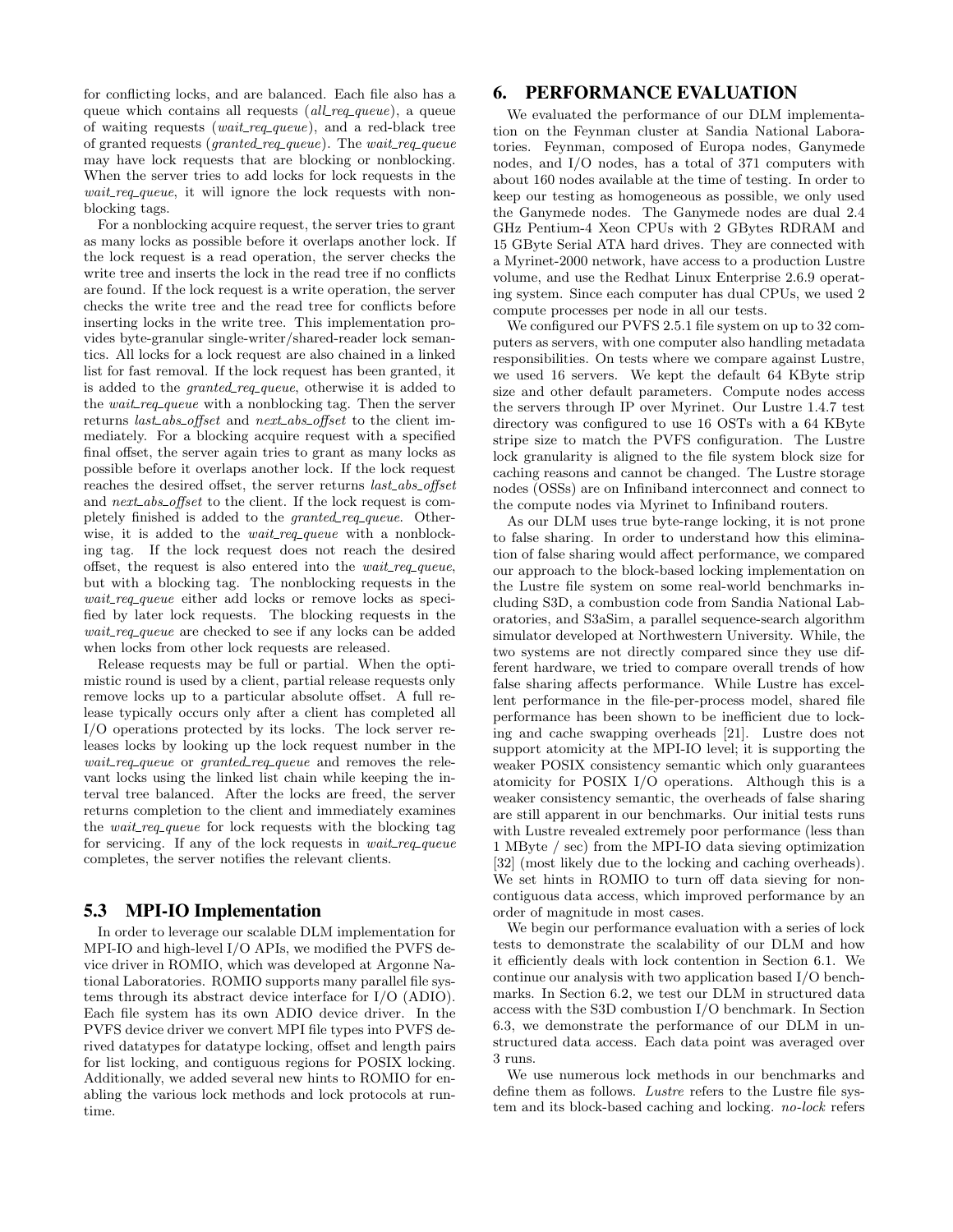

Figure 4: Lock tests without contention: (a) acquire and (b) unlock. Each client accesses locks within an 8 MB range.



Figure 5: Lock tests without contention: (a) acquire and (b) unlock. Each client accesses locks within a 512 MB range.



Figure 6: Lock tests with contention: (a) datatype, (b) list, and (c) POSIX. Each client accesses locks within an 8 MB range.



Figure 7: Lock tests with contention: (a) datatype, (b) list, and (c) POSIX. Each client accesses locks within a 512 MB range.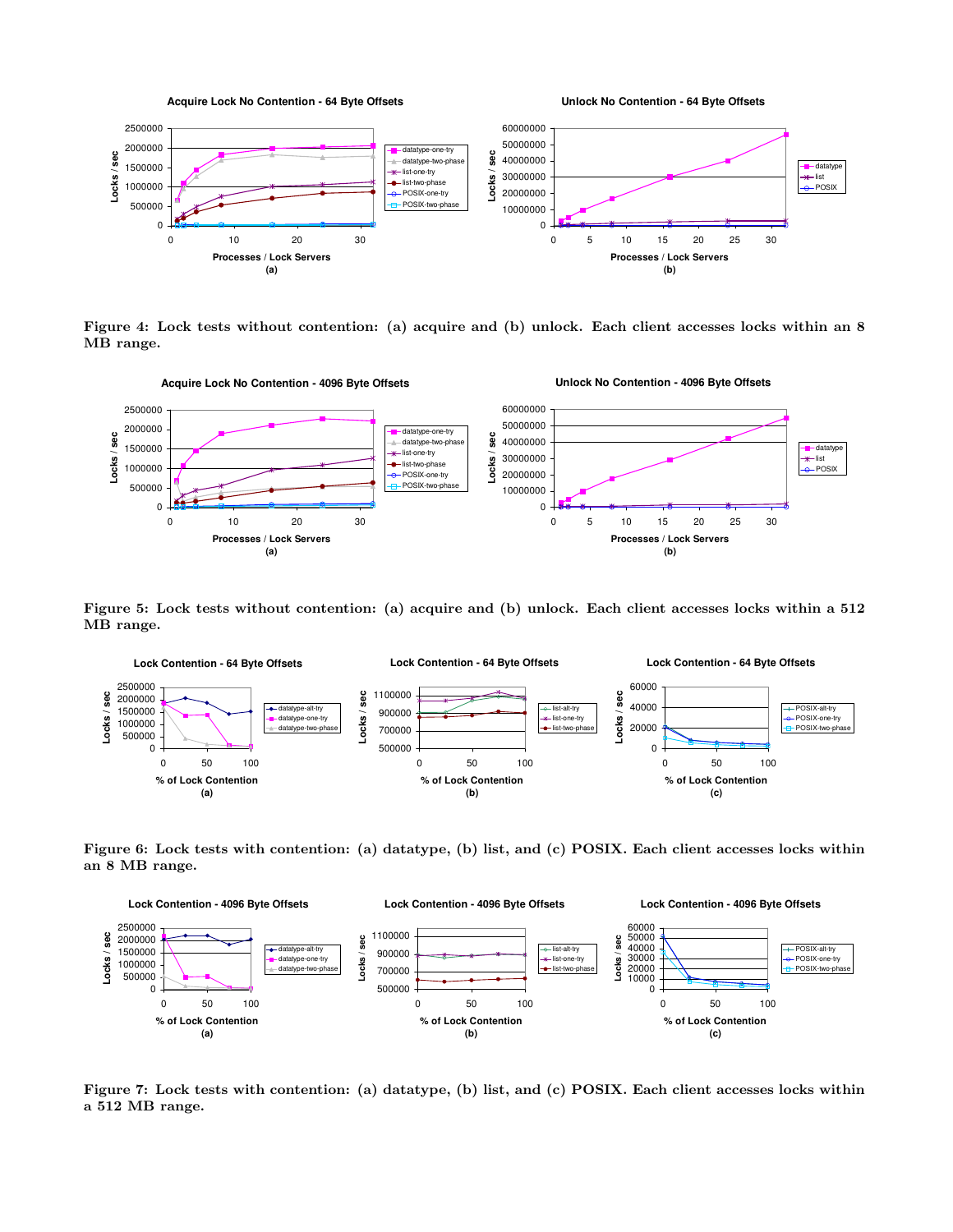to the PVFS file system only doing I/O. POSIX-two-phase refers to using the POSIX locking method with the twophase lock protocol. POSIX-one-try refers to using the POSIX locking method with the one-try lock protocol. POS-IX-alt-try refers to the using the POSIX locking method with the alt-try lock protocol. Similar references are made to list-two-phase, list-one-try, list-alt-try, datatype-two-phase, datatype-one-try, and datatype-alt-try, respectively.

## **6.1 Lock Tests**

Our lock tests study the locking performance of our DLM directly. We first increased our clients and servers in a 1:1 ratio to see how lock performance scales when given a simple noncontiguous access pattern. Each client attempts to acquire and release 128K locks that are 1 byte long and offset by 64 bytes in Figure 4, and 4096 bytes in Figure 5, respectively. The benchmark begins with measuring the aggregate acquire time (time for all processes to acquire all locks), barriers, and then measures the aggregate release time (time for all process to release all locks). The one-try and alt-try lock protocols have identical performance when the locks are non-overlapping and are represented by the one-try lock protocol in this test. Since we scale up the number of processes with the number of servers in this test, a server has at most 128K locks in its interval tree since locks are equally divided among the servers.

In Figure 4a, acquiring locks increases very rapidly and then stagnates for all methods. Using the two-phase lock protocol is worse for all lock methods due to the communication overhead associated with contacting each server in-order 4 times at 32 processes and servers (the client access pattern spans 8 MBytes compared to a 2 MByte aggregate stripe size with 32 servers). POSIX-one-try is very slow due to the significant number of 128K lock requests to the lock servers. Datatype-one-try reaches a maximum of 2,059,165 locks / sec, a 51 times improvement over POSIX-one-try (40,532 locks / sec), and a 1.8 times improvement over list-one-try (1,123,928 locks / sec). Lock acquiring cannot increase completely linearly in this test case due to datatype processing. In our implementation, all servers which have some locks locally receive the same access pattern description. They must process this access pattern to figure out which locks they are responsible for. As the number of servers is increased, the processing overhead increases since the access pattern processing engine examines each region to sees if it is the owner. While increasing the number of servers reduces the number of locks per server in a given lock request (assuming uniform distribution), the computational processing overhead is not reduced, and therefore limits scalability.

In Figure 4b, we find that unlocking is almost linearly scalable. We only show the unlock bandwidth from each of the three basic lock methods since unlocking is not affected by the acquire lock protocol. In a release request, the server simply finds the matching lock request and removes all locks in a linked list. Since the locks are in an interval tree, keeping the tree balanced is bounded by  $O(lq(n))$ . However, in most cases the balancing process is  $O(1)$ , which provides very good performance for unlocking. At its peak, the datatype method unlocks 55,721,183 locks / sec with 32 clients and servers, which is 20 times faster than list locking and almost 3,000 times faster than POSIX locking. The list and POSIX methods are slower since they keep track of more lock requests. Each client using the list method or POSIX method makes 8K unlock requests or 128K unlock requests, respectively. In comparison, clients using the datatype method make a single unlock request.

In Figures 5a and 5b, we increase the range of the noncontiguous access pattern by a factor of 64, which increases the overhead for lock methods using the two-phase lock protocol. Since the two-phase lock protocol requires that locks are acquired in-order, each process acquires 16 locks from a server then must ask the next server for next 16 locks. When the lock offset was 64 bytes, the two-phase lock protocol could acquire 1024 locks from a server, before moving to the next server. In Figure 5a, all lock methods using the two-phase lock protocol fare poorly in comparison to using the one-try lock protocol. Again, since unlocking is not affected by the lock protocol or the lock offset, the results in Figure 5b are nearly identical to Figure 4b.

True lock contention is very rare in scientific applications. As previously mentioned, most lock contention arises from false sharing in other lock systems. Taking this into account, we wanted to test true lock contention to understand how it affected the various lock protocols. In Figures 6 and 7, we kept the locks offset by 64 bytes and 4096 bytes, respectively, and used 32 clients and 32 servers. The locks began with no contention (lined up one after the other) and then overlap each other at 25%, 50%, 75%, and 100% (full overlap) intervals. Each of the graphs has a different scale for clarity. Datatype-alt-try outperforms the other methods with up to 2,062,079 locks / sec in Figure 7a. Using the alt-try lock protocol enables close to full locking bandwidth at all levels of contention. Datatype-one-try and datatype-two-phase significantly drop in lock bandwidth as lock contention reaches 100%, since they must contact the servers multiple times using the slower two-phase protocol. The difference is more pronounced in Figure 7a since the two-phase lock protocol has increased the number of server rounds due to the larger lock offset. List locking is fairly effective in both list-alttry and list-one-try. List-two-phase does not fair as well, at about a constant  $\frac{1}{3}$  drop in performance. POSIX-based lock methods react poorly to increasing lock contention in both the 64 byte and 4096 byte offset cases.

In summary, these lock tests demonstrate how our hybrid lock protocols with list locking and datatype locking provide a large performance increase over a naive POSIX-two-phase method in both overlapping and nonoverlapping cases. In particular, the alt-try lock protocol with the datatype lock method improves performance by an order to two orders of magnitude over the naive locking method.

#### **6.2 S3D I/O Benchmark**

S3D is a parallel direct numerical simulation (DNS) solver designed at Sandia National Laboratories [30]. S3D solves the full compressible Navier-Stokes, total energy, species and mass continuity equations coupled with detailed chemistry and is based on a high-order accurate, non-dissipative numerical scheme. S3D writes checkpoint files at periodic intervals which also are used for post-processing in the analysis phase. The three-dimensional Cartesian mesh points of solved variables constitute most of the checkpoint data, which is also in a three-dimensional array. A majority of the checkpoint data is useful during the analysis phase. Since data analysis is an iterative process, the checkpoints are likely to be revisited periodically. Each aggregate checkpoint stores four global arrays, which represent mass, veloc-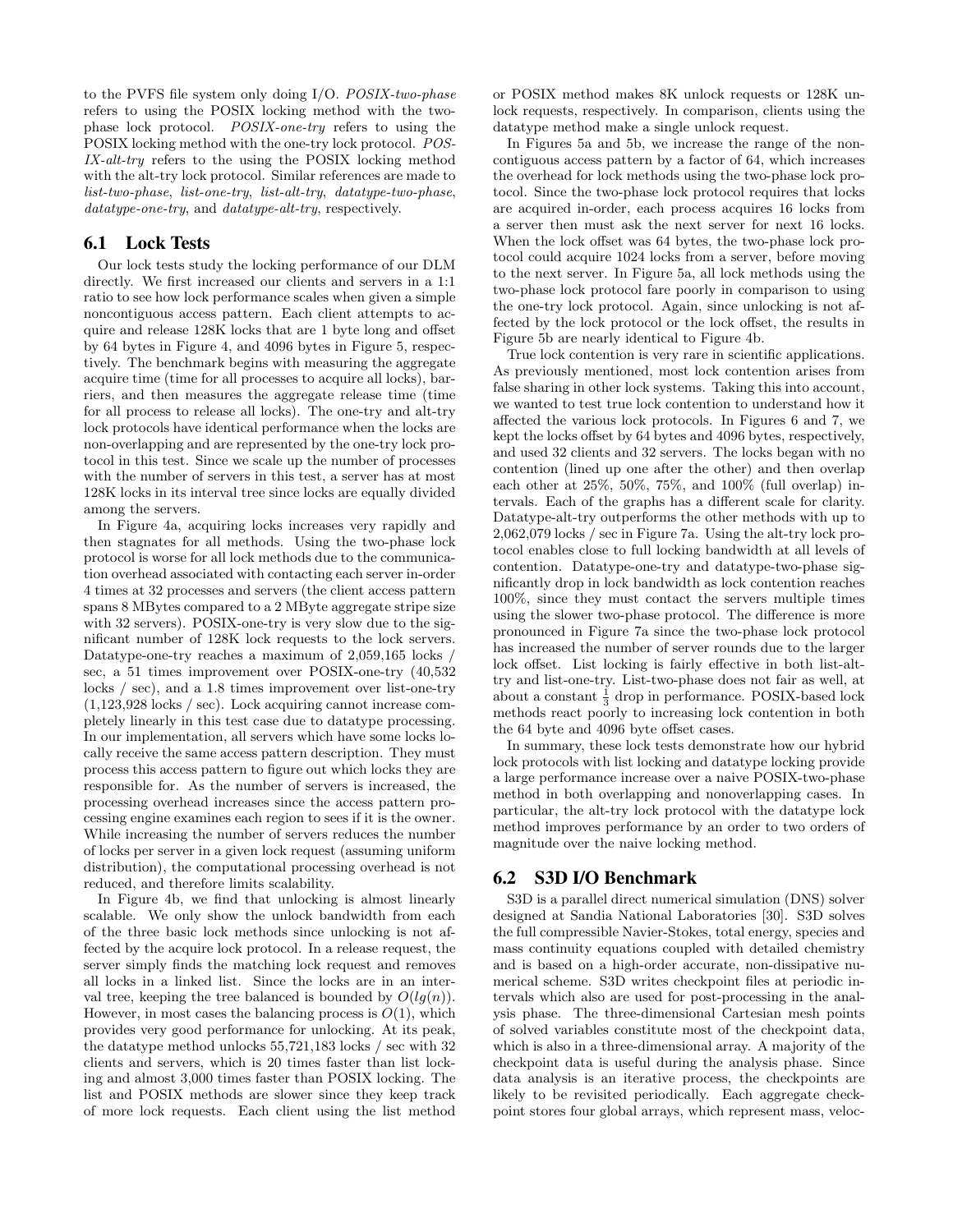

Figure 8: (a) Raw I/O bandwidth. (b) I/O bandwidth as a fraction of single writer I/O time.

ity, pressure, and temperature, respectively. The mass and velocity arrays are four-dimensional and the pressure and temperature arrays are three-dimensional. All four arrays have the same dimensionality for the lowest three spatial dimensions X, Y, and Z. The XYZ dimensions of all arrays are partitioned in the same block-block-block fashion among the MPI processes. The fourth dimension sizes of the mass and velocity data are 11 and 3, respectively, and are not partitioned. The S3D benchmark only performs the checkpoint writes of the S3D code. When a single process is used for checkpointing, its writes are contiguous. As we increase the number of processes for checkpointing, the aggregate data size of approximately 1.19 GBytes remains constant, which makes the access pattern more noncontiguous and reduces the size of each individual write. Smaller writes are a challenging problem for file systems since hard drives prefer large I/O sizes.

The original S3D application uses Fortran I/O, where each process writes its own sub-arrays to an individual file during each checkpoint. While this is typically very fast due to large contiguous I/O calls to non-shared files, it creates a file management problem with an increased number of processes. Additional problems include the requirements that post-processing techniques must access all the individual files and restarts must use the same number of processes. We added an I/O implementation using the MPI-IO API to write the arrays to a shared file in their canonical order. With this change, there is only one file created per checkpoint, no matter how many MPI processes are used, reducing the data management problem. In this test, we try all our lock methods as well as a no-lock method for understanding lock overhead costs. We also compare our single writer normalized results against the Lustre file system to look at false sharing costs (these writes are not aligned to the file system block size). Since the writes are not overlapping, we represent the one-try and alt-try lock protocols with one-try in these tests.

In Figure 8a, we show the overall I/O bandwidth with varying numbers of processes. As expected, as the number of processes increases, overall I/O bandwidth decreases for all methods. Lustre performance begins well with one client since the writes are contiguous and not shared. Then, since the writes are not aligned to the block size, caching and locking overheads reduce performance significantly as the number of processes increases. The POSIX locking method fairs poorly as well due to the large number of lock requests



Figure 9: % of I/O bandwidth compared with no locking.

to the server. The list and datatype locking methods fair better with their reduced locking overheads.

In order to make a trend comparison of the Lustre blockbased caching and locking methods to our byte-ranged based locking, we normalized the I/O bandwidth as a  $\%$  of the single write performance in Figure 8b. Most of the lock methods increase slightly from 8 to 16 processes, but fall slightly after that due to the noncontiguous file regions getting smaller and less efficient for the file system. The optimistic locking round in the one-try lock protocol makes a noticeable performance improvement over the two-phase lock protocol. The performance trend for Lustre is a large drop due to its false sharing and associated overheads.

Our final chart in Figure 9 examines the lock overhead of our DLM compared to the I/O bandwidth. POSIX-onetry can, at best, achieve approximately 35% of the no-lock bandwidth due to a large number of lock requests. From 8 to 64 processes, datatype-one-try maintains between 76% to 100% of the maximum I/O bandwidth. List-one-try also keeps I/O bandwidth between 73% to 100% from 8 to 64 processes.

#### **6.3 S3aSim**

With the exponential growth of biological sequence databases, parallel sequence-search has recently become a hot topic in computational biology. Tools such as mpiBLAST [12], pioBLAST [22], TurboBlast [4], and many others, are helping scientists understand similarities between newly discovered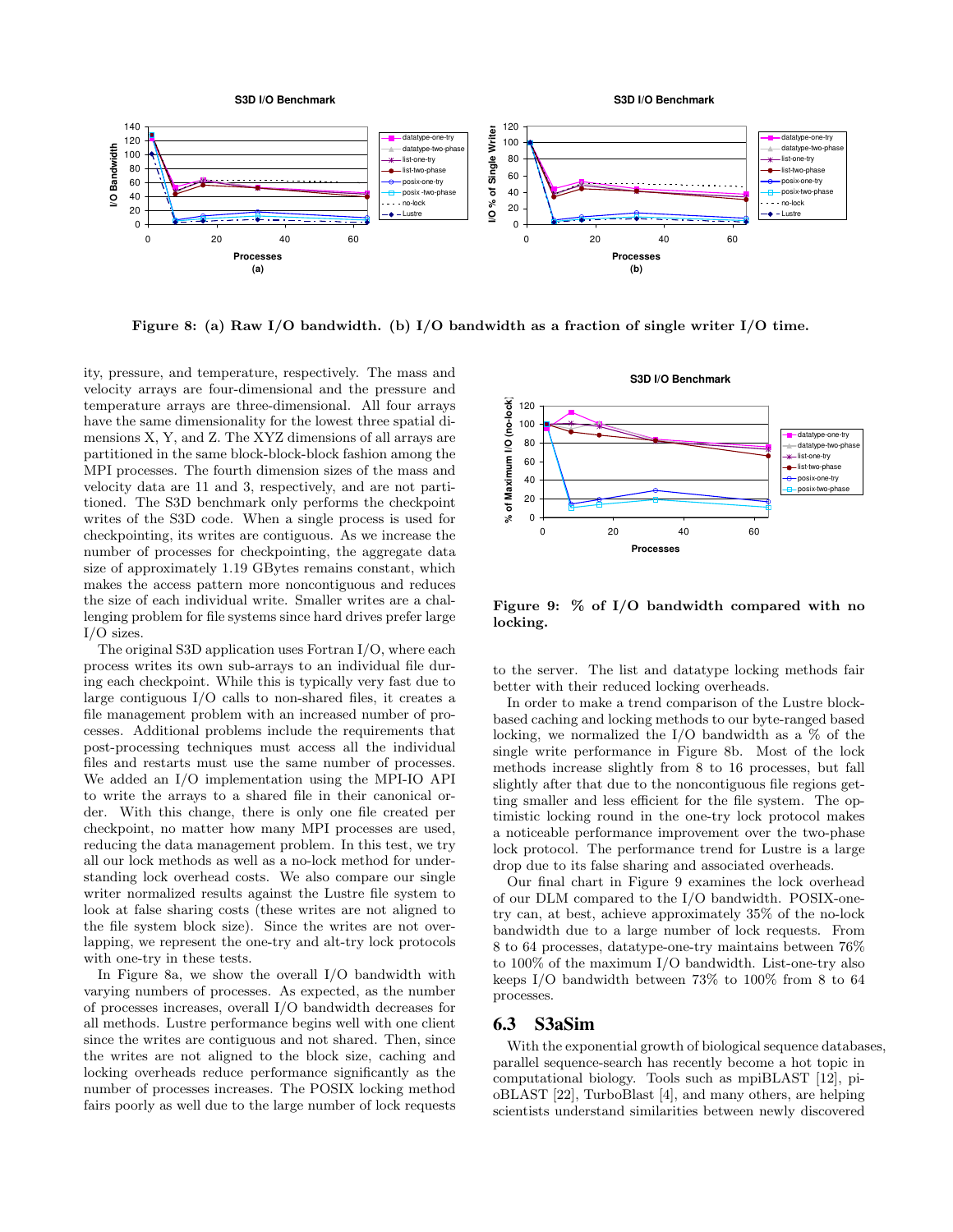

Figure 11: (a) S3aSim total execution time from 2 - 64 processes. (b) S3aSim I/O time from 2 - 64 processes.



Figure 10: An illustration of database segmentation.

DNA or amino-acid sequences and those in known nucleotide or protein databases. Search results may provide estimates on the evolution distance in phylogeny reconstruction, perform genome alignments, and predict the structure and function of new sequences. Most of these parallel sequence tools have a master-worker architecture and use the database segmentation technique (illustrated in Figure 10) to partition searches between worker processes. In order to provide a powerful tool that could alter input parameters and vary I/O algorithms to optimize future search tools, S3aSim, a sequence similarity search algorithm simulator, was developed [10]. S3aSim uses a variety of input parameters such as the database fragment size, box histograms for the input queries and database sequence sizes, variable computational algorithms, and multiple I/O algorithms.

Our tests were configured based on the NT database characteristics from NCBI [26] with a minimum sequence length of 6 bytes, a maximum sequence length of slightly over 43 MBytes, and a mean sequence length of 4401 bytes. We simulated the search of 20 input queries against 128 database fragments, all with the NT database characteristics. Anywhere between 1000 to 2000 results were pseudo-randomly generated per query and written to file (after the entire query had been completely searched) with MPI File write() and then forced to disk with MPI File sync(). The results generated are consistent and are not dependent on the number of worker nodes. Each test run produced an aggregate 208 MBytes of output data. We used between 2 - 64 processes in our tests. With only 2 processes, there is a master process and a single worker process, therefore, the worker is writing contiguous data to file. When there are more worker processes writing, the data is noncontiguous and unstructured with varying result sizes and counts. Since the data is unstructured, we do not use the datatype locking method as it breaks down to list locking. Additionally, since the data access is nonoverlapping, the one-try lock protocol and alt-try lock protocol have identical performance, hence we represent both lock protocols with the one-try lock protocol.

In Figure 11a, we look at the scalability of total execution time. The total execution time falls as the number of processes is increased due to the embarrassingly parallel computation. As the number of processes reaches 32, however, the curve flattens out and Lustre starts to increase due to its increasing I/O burden. The Lustre block-based caching and locking has increased false sharing as more processes share file access. The isolated I/O times are shown in Figure 11b.

In Figure 12a, we examine I/O time as a percentage of total execution time. Lustre begins at about 3% when a single worker process is writing to the file. However, as the number of processes increases, the Lustre I/O % increases sharply up to 4 processes and rises up to 68% at 64 processes. The lock methods implemented in our DLM all stay below 11%, rising much slower than Lustre.

In Figure 12b, we check the locking overhead of our atomic operations with respect to I/O times. When there is only a single worker, the lock overhead is practically negligible since it is a single contiguous lock and a large amount of I/O. However, as the number of processes increases, the amount of I/O per worker decreases rapidly and becomes more noncontiguous. For instance, results that may have been contiguous on one worker are now split into two. Therefore, the overall I/O time increases due to smaller I/O requests, which causes the locking overhead to be a smaller  $\%$  of overall I/O time. In the best case (excluding one worker), list-one-try stays between 70 % to 87% of peak I/O performance, a reasonable overhead for atomicity.

## **7. CONCLUSION & FUTURE WORK**

In this paper, we have presented a novel DLM approach with true byte-range locking using hybrid lock protocols in combination with highly descriptive lock methods to im-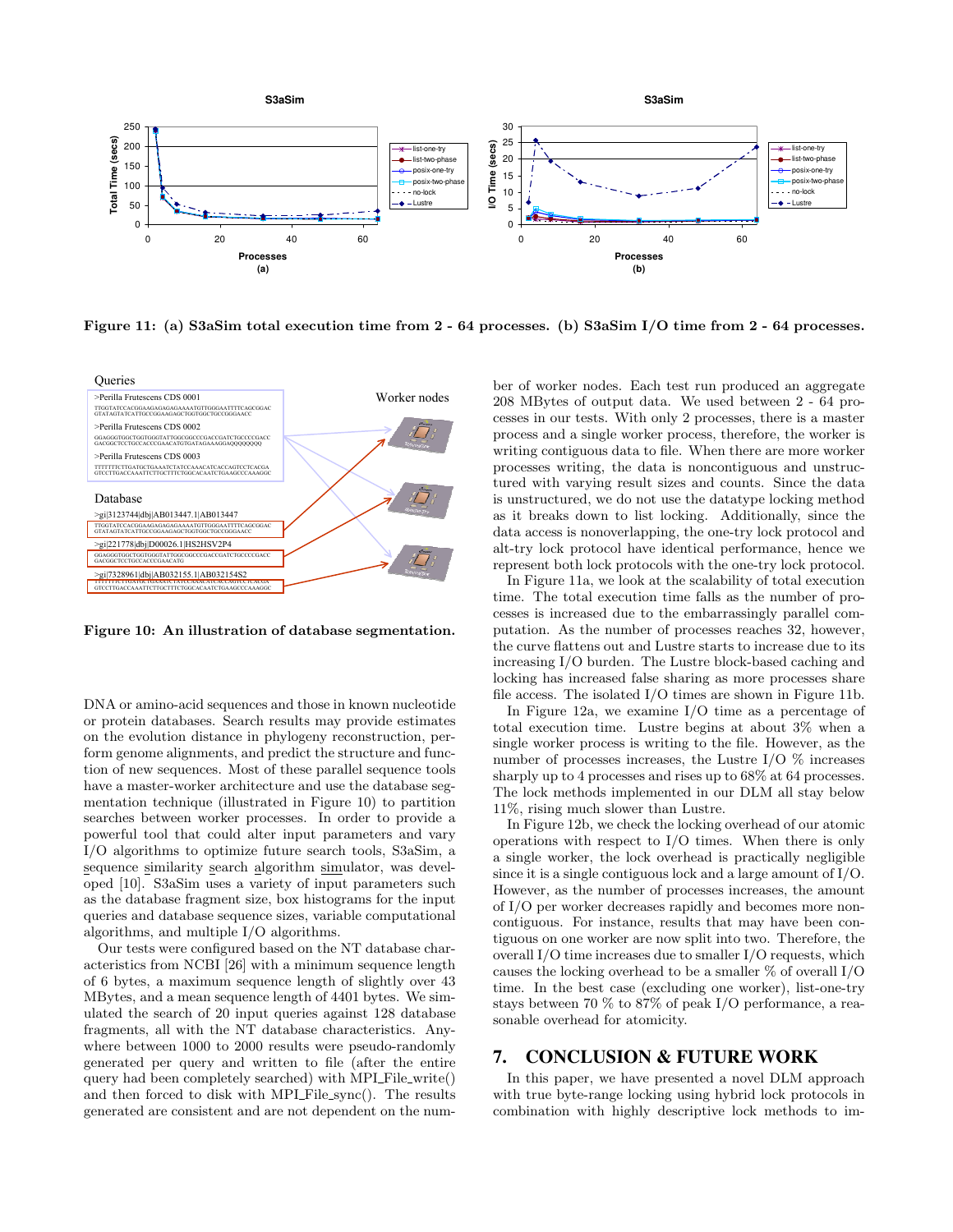

Figure 12: (a) S3aSim I/O time as a % of total execution time from  $2 - 64$  processes. (b) S3aSim % of I/O bandwidth compared to no locking from 2 - 64 processes.

prove atomic noncontiguous I/O performance. We have shown that this fusion of techniques can improve locking throughput up to between one to two orders of magnitude in performance and maintain a low overhead in achieving atomicity for noncontiguous I/O operations. Additionally, we have shown the benefits of eliminating false sharing with our byte-range granular approach in a comparison with a block-based locking system. Our application benchmarks showed that in most cases, the list or datatype lock methods in conjunction with our optimistic lock protocol exhibited the best performance.

There are many areas where we would like to further explore this work. First of all, an open problem is how to handle failure on clients or servers. While timeout solutions have been proposed to handle client failures, server failures remain an issue. We are investigating the persistent storage of locks as a possible method for resolving this problem. Another area for study is how to best use these lock techniques for supporting the atomic mode for nonblocking, noncontiguous I/O operations efficiently. At present, we are not aware of any support for an atomic mode for nonblocking, noncontiguous I/O operations even though they are part of the MPI-IO specification.

## **8. ACKNOWLEDGMENTS**

We would like to thank our shepherd, Dr. Frank Mueller, for his guidance. This work was supported in part by DOE's SCiDAC program (Scientific Data Management Center) under award number DE-FC02-07ER25808, the Mathematical, Information, and Computational Sciences Division subprogram of the Office of Advanced Scientific Computing Research, Office of Science, U.S. Dept. of Energy, under Contract DE-AC02-06CH11357, the NSF/DARPA ST-HEC program under grant CCF-0444405, NSF HECURA CCF-0621443, the NSF NGS program under grant CNS-0406341, and the DOE HPCSF program.

### **9. REFERENCES**

- [1] P. Aarestad, A. Ching, G. Thiruvathukal, and A. Choudhary. Scalable approaches for supporting MPI-IO atomicity. In Proceedings of the IEEE/ACM International Symposium on Cluster Computing and the Grid, May 2006.
- [2] S. J. Baylor and C. E. Wu. Parallel I/O workload characteristics using Vesta. In Proceedings of the

IPPS '95 Workshop on Input/Output in Parallel and Distributed Systems, pages 16–29, April 1995.

- [3] P. A. Bernstein, V. Hadzilacos, and N. Goodman. Concurrency Control and Recovery in Database Systems. Addison-Wesley, 1987.
- [4] R. Bjornson, A. Sherman, S. Weston, N. Willard, and J. Wing. TurboBLAST(r): A parallel implementation of BLAST built on the TurboHub. In Proceedings of the International Parallel and Distributed Processing Symposium, 2002.
- [5] K. J. Bowers, E. Chow, H. Xu, R. O. Dror, M. P. Eastwood, B. A. Gregersen, J. L. Klepeis, I. Kolossvary, M. A. Moraes, F. D. Sacerdoti, J. K. Salmon, Y. Shan, and D. E. Shaw. Molecular dynamics—scalable algorithms for molecular dynamics simulations on commodity clusters. In SC '06: Proceedings of the 2006 ACM/IEEE conference on Supercomputing, page 84, New York, NY, USA, 2006. ACM Press.
- [6] M. Burrows. Chubby distributed lock service. In Proceedings of the  $7^{th}$  Symposium on Operating System Design and Implementation, OSDI'06, Seattle, WA, November 2006.
- [7] F. Chang, J. Dean, S. Ghemawat, W. C. Hsieh, D. A. Wallach, M. Burrows, T. Chandra, A. Fikes, and R. E. Gruber. Bigtable: A distributed storage system for structured data. In *Proceedings of the*  $7^{th}$  Symposium on Operating System Design and Implementation, OSDI'06, pages 205–218, Seattle, WA, November 2006.
- [8] A. Ching, A. Choudhary, W. K. Liao, R. Ross, and W. Gropp. Noncontiguous I/O through PVFS. In Proceedings of the IEEE International Conference on Cluster Computing, September 2002.
- [9] A. Ching, A. Choudhary, W. K. Liao, R. Ross, and W. Gropp. Efficient structured data access in parallel file systems. In Proceedings of the IEEE International Conference on Cluster Computing, December 2003.
- [10] A. Ching, W. Feng, H. Lin, X. Ma, and A. Choudhary. Exploring I/O strategies for parallel sequence database search tools with S3aSim. In Proceedings of the International Symposium on High Performance Distributed Computing, June 2006.
- [11] P. E. Crandall, R. A. Aydt, A. A. Chien, and D. A. Reed. Input/output characteristics of scalable parallel